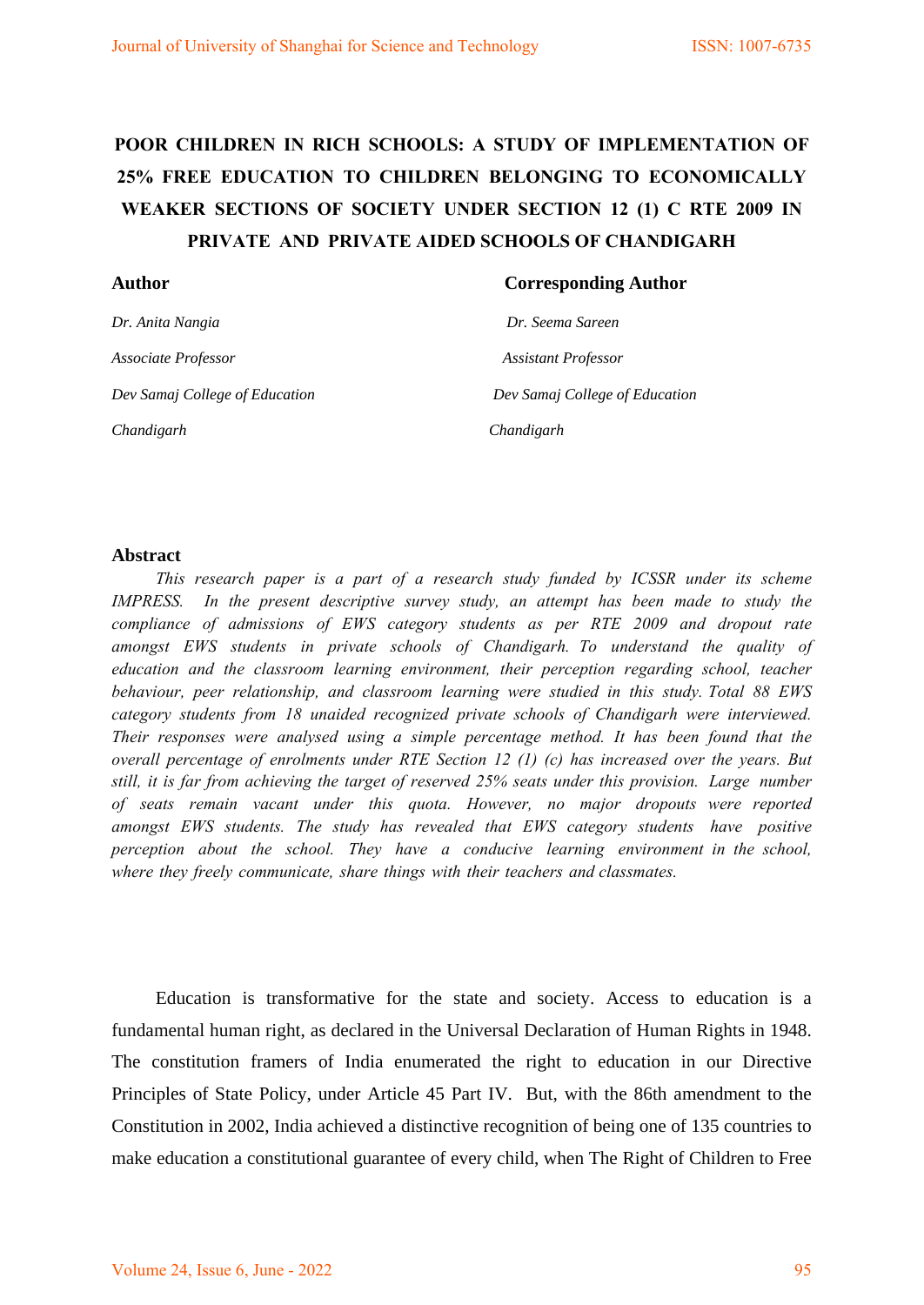and Compulsory Education Act, 2009 came into force on 1 April 2010 (PTI, 2002). It is one of the most important reforms in India's educational system. This legislation mandates

**"Every child of the age of six to fourteen years has a right to free and compulsory education in a neighbourhood school till the completion of elementary education"** (The Gazette of India, 2009). The RTE Act, to ensure that quality education becomes more accessible, includes private aided and unaided recognised schools in its purview through Section 12 (1) (c).

This section mandated that all private unaided schools, excluding minority institutions, must reserve a minimum of 25% of the seats at the entry level class for children belonging to economically weaker sections (EWS) and disadvantaged groups and provide free and compulsory elementary education till its completion. The cost of education of these children is to be reimbursed by the government to the extent of per child expenditure incurred by the state or the actual school fees, whichever is less. Schools specified under this section include a school belonging to a specified category and an unaided school not receiving any kind of grant.

The intentions of the act and policy are impeccable. The perusal of related literature revealed that the enrollment of students under the RTE Act has increased over the years (Annual reports of ASER on rural India; Bhattacharjee, 2019; Indus Action report, 2018; NCPCR, 2017; State of Nation: RTE Section 12(1)(c) report, 2017; Dutta & Khan, 2017). The total number of students admitted under RTE Section 12(1)(c) has almost reached the 3.3 million mark in 2018-19 (Bhattacharjee, 2019). Though the enrollment has increased, the national fill rate of the seats allotted has oscillated between 20-26 percent since 2013. The dropout rate of learners in Delhi has come down from 26% (2011) to 10 % (2014) but after that no significant change has been noticed (NCPCR, 2017; Indus Action report, 2018)

The RTE Act was enacted to provide inclusive elementary education to all children, irrespective of their socioeconomic status and disability. Though there is educational and social inclusion of children in private schools, the process is not smooth (Dutta and Khan, 2017). Some studies (Gaddipati (2015); Dutta and Khan (2017), have reported differences among EWS students and non-EWS students. Non EWS students don't involve EWS students in the other activities and games. They are not friendly with them and don't treat them well. Even teachers have a biased and unfavourable attitude towards these children. EWS students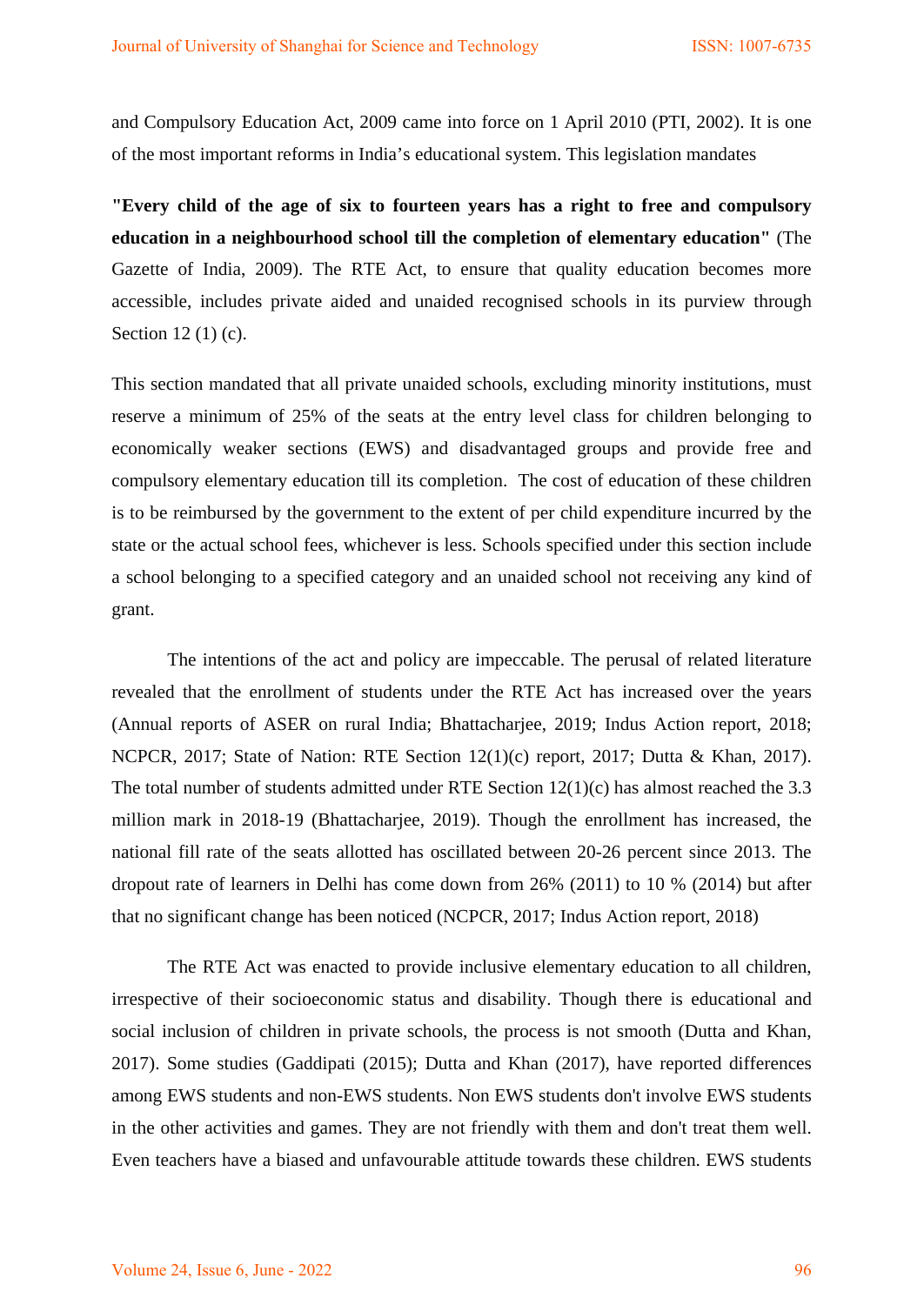face difficulties in communicating with teachers and classmates dueto language barriers.. However, in other studies the inclusion is largely positive as the children are very young and not aware of the differences (Sarangapani, Mehendale, Mukhopadhyay and Namala, 2014). Several studies have reported that the children have to face a number of issues due to language problems, family background, poor diet habits, lack of resources, financial constraints, lack of conducive environment and parents' accountability towards their children at home (NCPCR, 2017; Gaddipati, 2015; Sarangapani, Mehendale, Mukhopadhyay and Namala, 2014 ).

NCPCR, 2017; Dutta and Khan, 2017; Gaddipati, 2015 have reported achievement gaps in EWS category students. They were not able to understand what is taught in classes, complete their homework and assigned tasks on time.. To overcome the achievement gaps and language barrier, parents are forced to send their children to private tuitions, which adds to their financial burden (Kakati, sinde and Sharma, 2017; NCPCR, 2017).

 In Chandigarh, Section 12 (1) (c) of RTE Act got implemented from the academic year 2012-13 after the Supreme Court decision. The review of related literature revealed that there was no research undertaken to review the implementation of this provision in Chandigarh. This study was undertaken to fill in that void.

**Objectives:** The main objectives of this study were:

- To analyse compliance of admissions of EWS category students as per RTE 2009 in U.T. Chandigarh.
- To analyse dropout rate of learners admitted under EWS category in Union Territory of Chandigarh.
- To understand the perspective of children admitted under EWS Quota

**Research Questions:** In the light of above research objectives, following questions were framed:

- 1. What is the rate of compliance of admissions of EWS category students as per RTE 2009 in Union Territory of Chandigarh?
- 2. What is the dropout rate of learners admitted under EWS category in Union Territory of Chandigarh?
- 3. What is the perspective of children admitted under EWS Quota?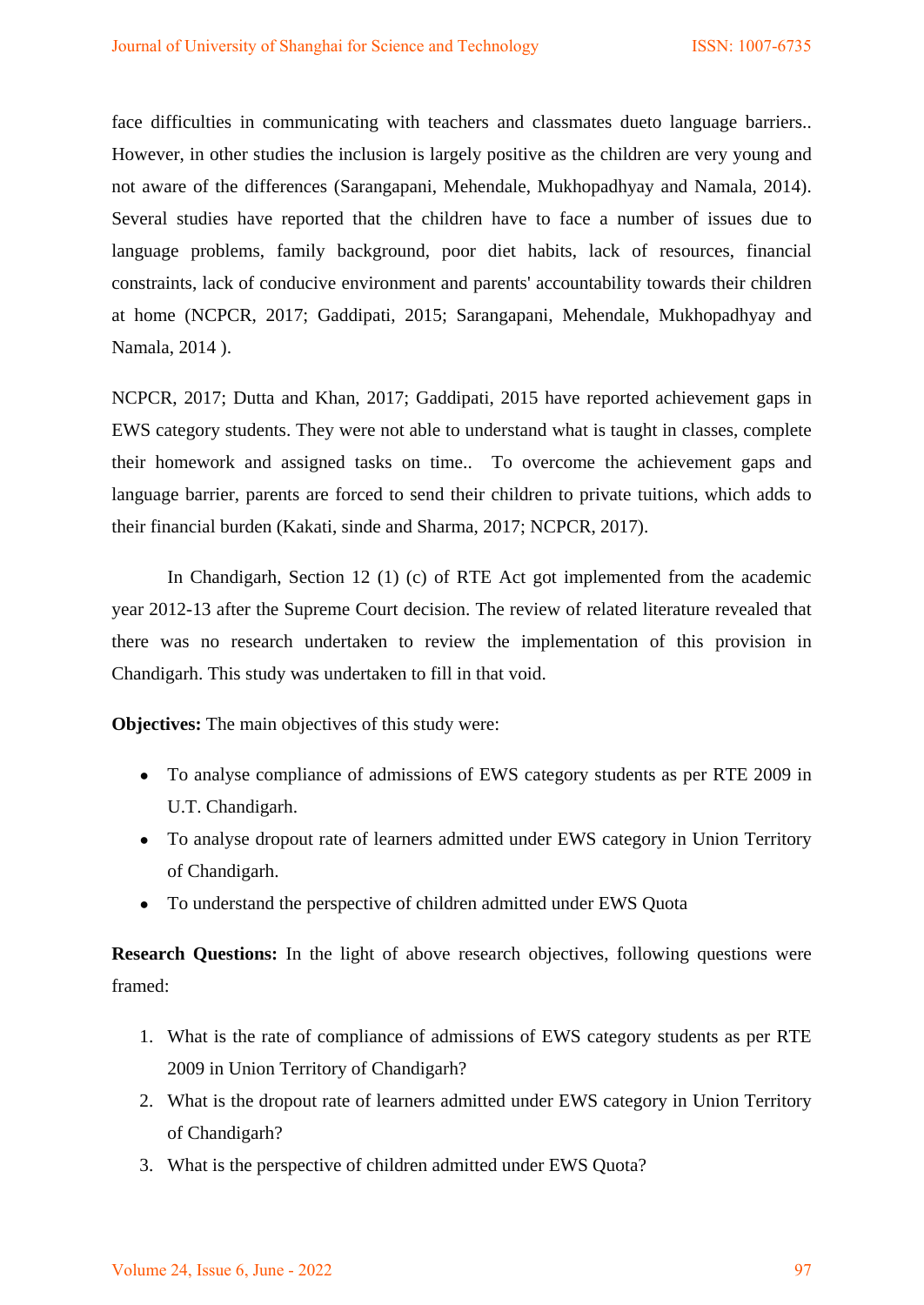**Design:** The present study has used a descriptive survey method to collect the data from the selected schools. Onsite visits were conducted and students were interviewed.

**Sample:** The sample was selected using random sampling technique. Total 18 schools were randomly selected from the list of unaided recognized schools (total 79) of UT Chandigarh. From these schools, a total of 88 children were interviewed.

**Tools Used:** Based on the objectives of the study, a structured interview schedule was prepared to interview EWS students.

Admission data of private undivided schools from DEO office for the years 2012-13 to 2021- 2022.

**Results and Discussions:** The interview responses of the students were analysed both quantitatively as well as qualitatively. The raw scores were converted into approximate percentages for the sake of convenience. The key findings that emerged from the study have been reported as under:

## **Compliance of admission of EWS students under RTE Section 12 (1) (c)**

To get an understanding of the trends of compliance of admission in Chandigarh with regards to the admissions under RTE Section 12 (1) (c), an analysis of the admission data submitted by all the private unaided schools to DEO for years 2012-13 to 2021-22 across Chandigarh was done. The data was studied with respect to following parameters:

- Total number of participating schools under RTE Section 12 (1) (c)
- Total number of seats reserved under RTE Section 12 (1) (c)
- Total number of seats filled under RTE Section 12 (1) (c)
- Total number of vacant seats under RTE Section 12 (1) (c)

The data procured from DEO office has been tabulated, year wise, in the Table 1 below:

Table 1:

| Year | Total no.   | Total no. of | Total no. of | $\%$      | Total no. of |
|------|-------------|--------------|--------------|-----------|--------------|
|      | οf          | seats        | seats filled | Enrolment | seats lying  |
|      | participati | reserved     | under RTE    | under RTE | vacant under |
|      | ng          | under RTE    | act (25%)    | act (25%) | RTE act      |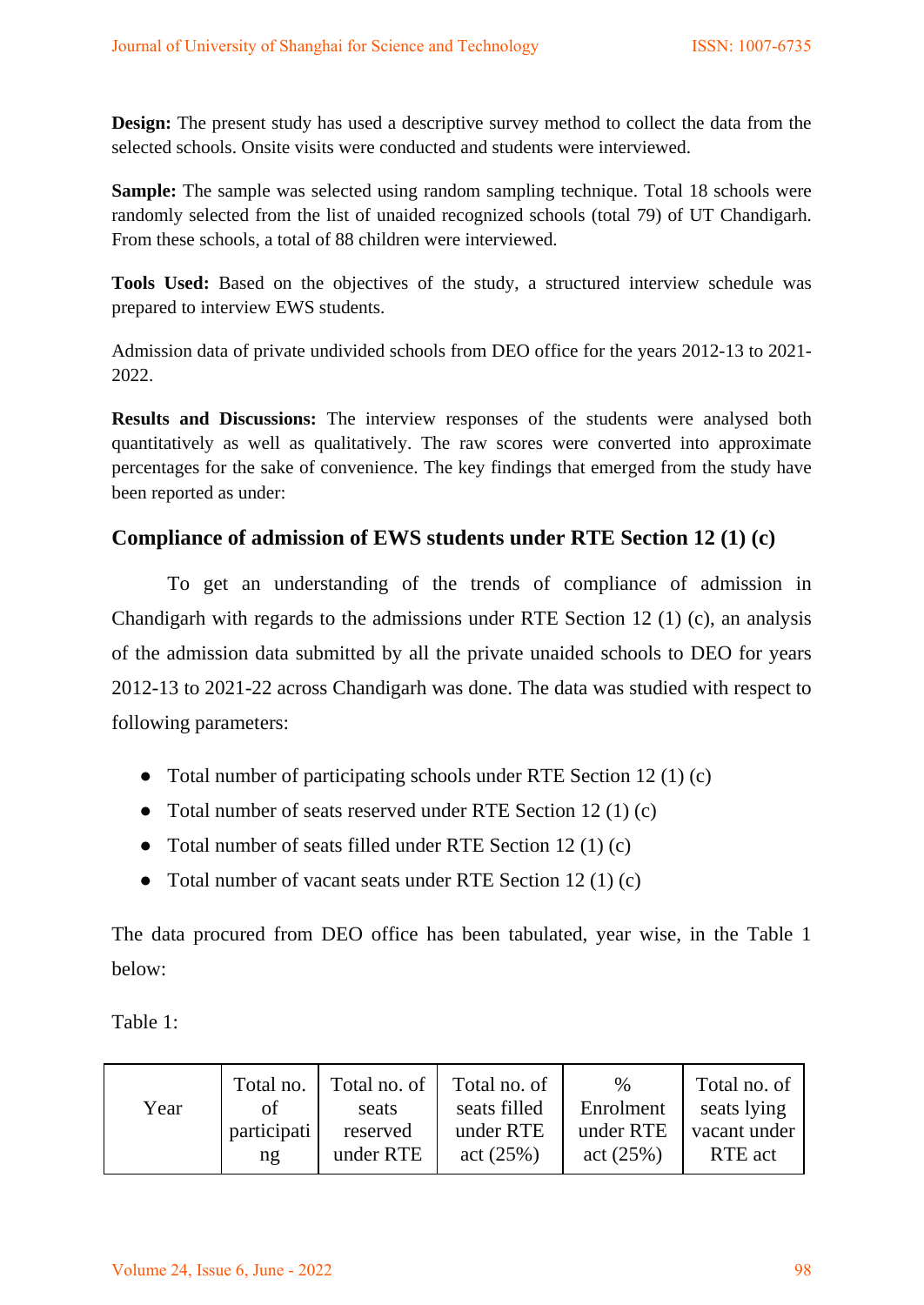|         | Schools | act (25%) |     |         | (25%) |
|---------|---------|-----------|-----|---------|-------|
| 2012-13 | 67      | 1142      | 672 | 58.84 % | 470   |
| 2013-14 | 52      | 730       | 468 | 64.11 % | 262   |
| 2014-15 | 51      | 751       | 615 | 81.89 % | 136   |
| 2015-16 | 52      | 809       | 680 | 84.05 % | 129   |
| 2016-17 | 53      | 782       | 678 | 86.70 % | 104   |
| 2017-18 | 49      | 699       | 642 | 91.85 % | 57    |
| 2018-19 | 51      | 736       | 631 | 85.73 % | 105   |
| 2019-20 | 54      | 772       | 728 | 94.30 % | 44    |
| 2020-21 | 56      | 820       | 754 | 91.95 % | 66    |
| 2021-22 | 54      | 662       | 563 | 85.05 % | 99    |

 It has been found that the overall percentage of enrolments under RTE Section 12 (1) (c) has increased from 58.84% (2012-13) to 94.30% (2019-20), which has gradually declined to 85.05% over the period 2020-21 to 2021-22. Though, the total number of seats filled (or percentage enrolment) has increased on a year-on-year basis. But still, it is far from achieving the target of reserved 25% seats under this provision. It has been found that a large number of seats remain vacant under this quota. In the current year 2021-22, out of 662 seats reserved under this quota, 99 seats remained vacant.

**Decrease in number of participating schools:** The number of participating schools, who admit EWS students under this provision has reduced gradually. In the year 2012-13, 67 schools admitted EWS category students under this act. But in the current year 2021-22, only 54 schools have given admissions to these students. The major reason for the continuous change in the number of participating schools that emerged was that some schools declared them as minority institutions, hence RTE Act is not applicable to it. Some schools did not submit the admission data to the DEO office.

#### **Dropout rate amongst EWS students admitted under RTE Section 12 (1) (c)**

The findings of the study revealed there were no major dropouts amongst EWS students. However, some cases of withdrawals have been found in some schools. The major reasons were: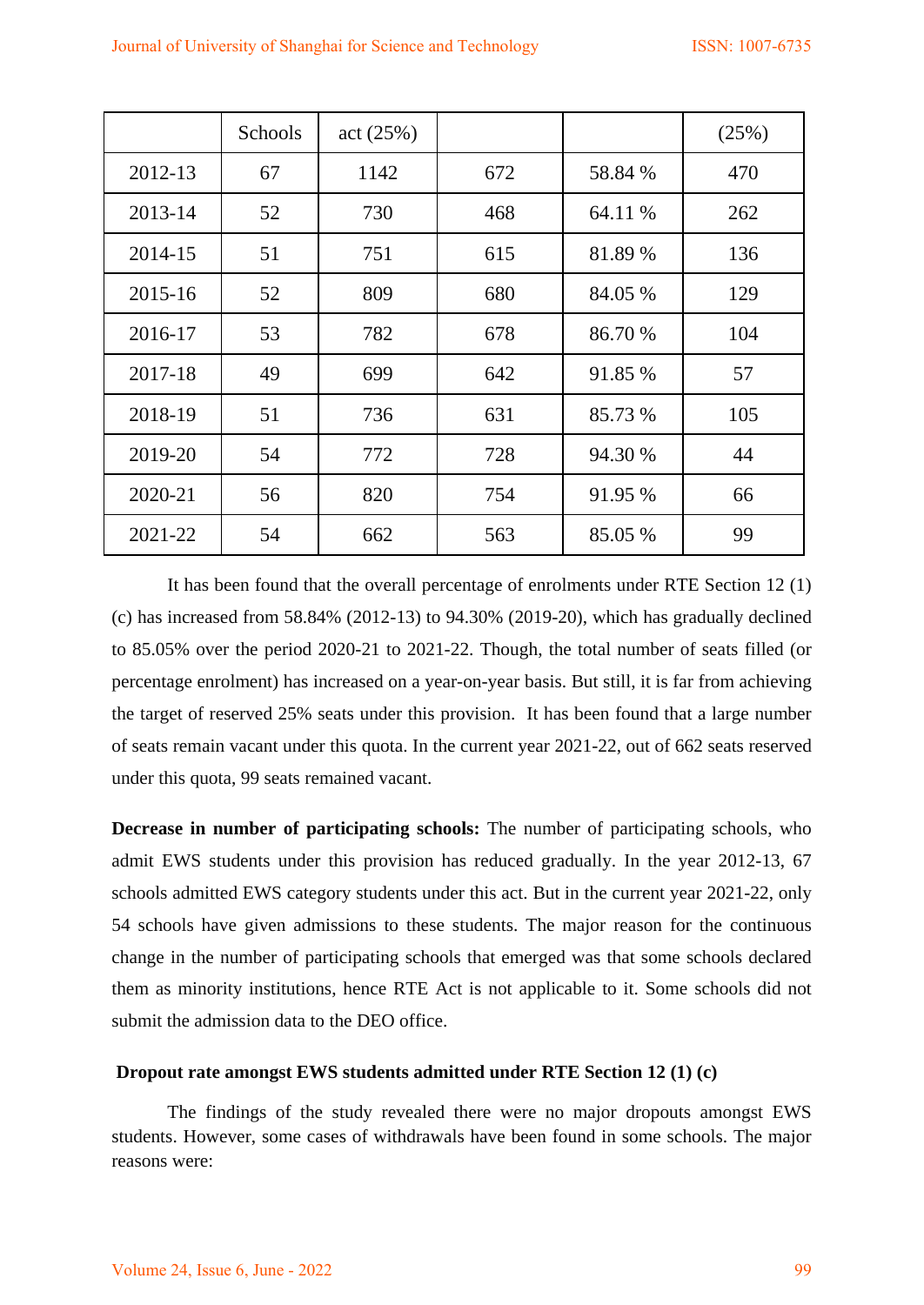- shifted to home town
- admitted to nearby school
- shifted to a new place as parents were migrant labourers

## **Interpretation of Interview Responses of EWS students admitted under RTE Section 12 (1) (c)**

#### **Perception of EWS students regarding schools**

School environment is an imperative factor for the learning processes of students. Data collected revealed overall positive perception for the school among EWS category students admitted under RTE Section 12 (1) (c). Of the 88 students interviewed, 99 % of students were happy going to their present school. 1% are those students who had joined school just before the onset of COVID-19 lockdown. All students liked their school very much and wanted schools to reopen, which had been closed due to COVID-19 pandemic.

Nearly 92 % of the students want to continue with the same school after completing their eighth class. 8 % of students admitted that they will not be able to continue in the same school. Amongst them few mentioned that the school is far from their place of residence and hence they will not be able to pay transport fees. Few others stated that the education is free till eighth class only. After that their parents can't afford the fees.

#### **Perception of EWS students regarding Teacher Behaviour**

Teacher's behaviour plays an important role in the overall development of students. During the interaction with the EWS students admitted under RTE Section 12 (1) (c), it was found teachers are quite friendly with the students and treat them well. There is no biasedness on their part. Around 97 % of students have reported that their teachers treat them well and are friendly to them. However, one parent shared an instance where her daughter was insulted and scolded in front of the whole class by her teacher. The teacher asked the girl to pay the fees and said harsh words that 'you have money for the food to eat but no money to pay the school fees'. This was traumatic for the child and she did not want to go to school. Parents were not able to help her in any way.

Of the sampled students, 99 % of students are comfortable in communicating with teachers and 95 % reported that their teachers help them whenever they ask for help. These results coincide with their overall positive perception regarding the school, which shows teachers' behaviour was very crucial in making a conducive environment for their happy learning.

#### **Perception of EWS students regarding Peer Relationship**

The relational climate of schools, be it teacher-student relationship or peer-peer relationship, is highly influential in nurturing a sense of connectedness and belongingness to school. In order to gain insight of peer -peer relationship, the sampled EWS category students were probed thoroughly by asking various interrelated questions. They were categorised as shown in Table 2.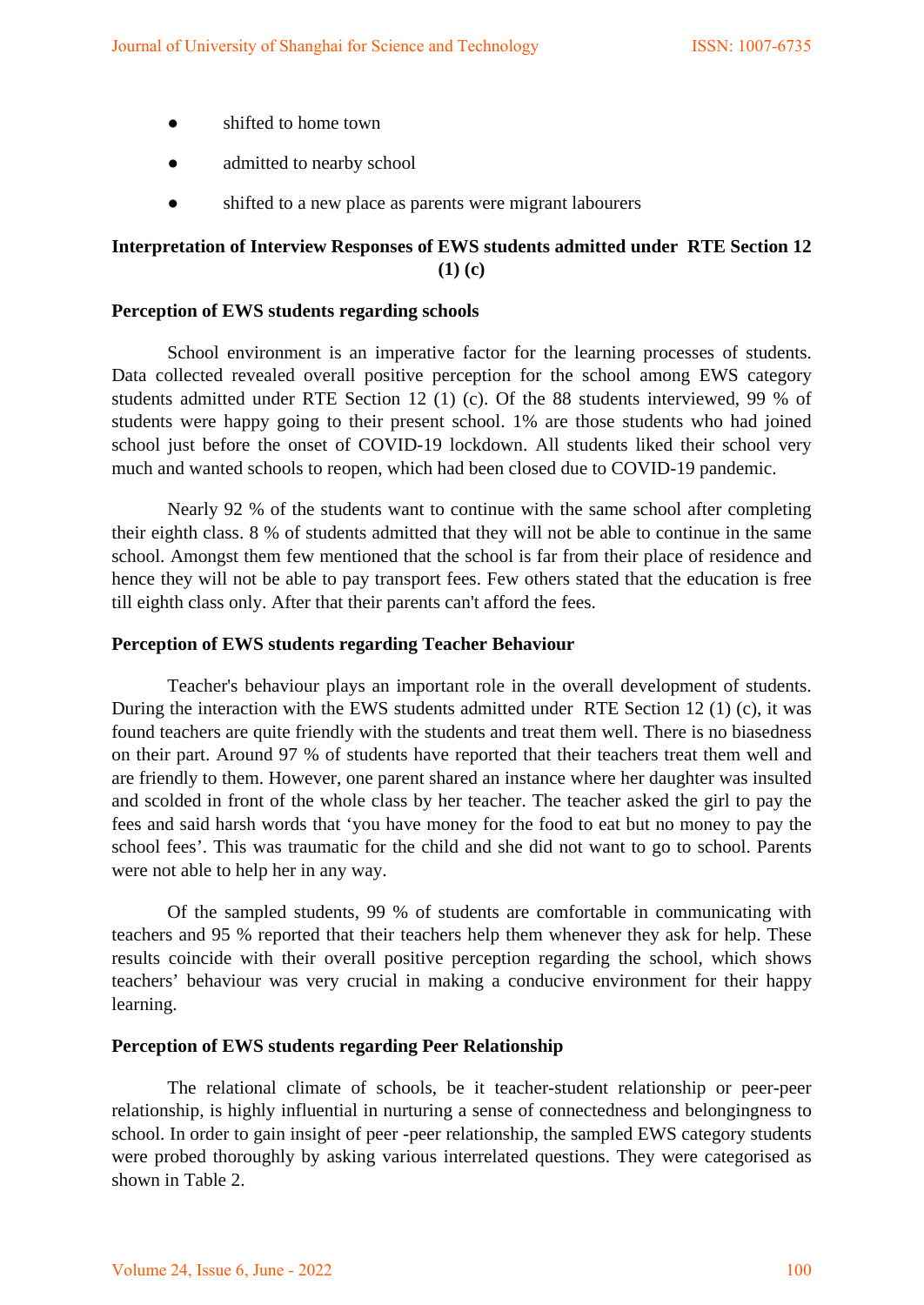Table 2: Peer-Peer relationship

| Interview questions                                       | Yes      | N <sub>0</sub> | No answer |
|-----------------------------------------------------------|----------|----------------|-----------|
| Friendly behaviour of classmates                          | 84 (96%) | $1(1\%)$       | 3(3%)     |
| Sharing tiffin and other things<br>with<br>classmates     | 86 (98%) |                | 2(2%)     |
| Communication with peer group                             | 86 (98%) |                | 2(2%)     |
| with<br>Participate<br>along<br>in<br>games<br>classmates | 83 (94%) | 3(3%)          | 2(2%)     |

As it is evident from table 2 , children do not discriminate among themselves. Around 84 % of EWS category students stated that their classmates are friendly and treat them well. 98 % of EWS students reported they communicate easily with their classmates and also share tiffin and other things. Classmates reciprocate in the same manner. Nearly 94 % of EWS students stated that they play with their classmates at school.

#### **Perception of EWS students regarding Classroom Learning**

The learning environment encountered by students has a significant impact on their behaviour, satisfaction, perceived well- being, aspirations and academic achievement. In this study an attempt has been made to perceive their learning behaviour. The results have been reported in table 3.

Table 3:

| Interview questions                                     | Yes       | N <sub>0</sub> | Need<br>assistance |
|---------------------------------------------------------|-----------|----------------|--------------------|
| Understanding the content taught by teacher in<br>class | 84 (96 %) |                | 4(4%)              |
| Ability to do homework alone                            | 55 (63 %) |                | 33 (37 %)          |
| Preparation for the examination                         | 74 (84 %) | 14(16%)        | 29 (33 %)          |

It may be observed from table 3 that 96 % of EWS category students understand the content taught by the teachers. Interviews with the teachers revealed that beside paying special attention, they use different strategies, bilingual mode of instructions, take extra classes and provide assistance as and when required to bring these students at par with other children in the class. This has been already discussed earlier in detail. 4 % of students were assisted by their family members or tuition teachers.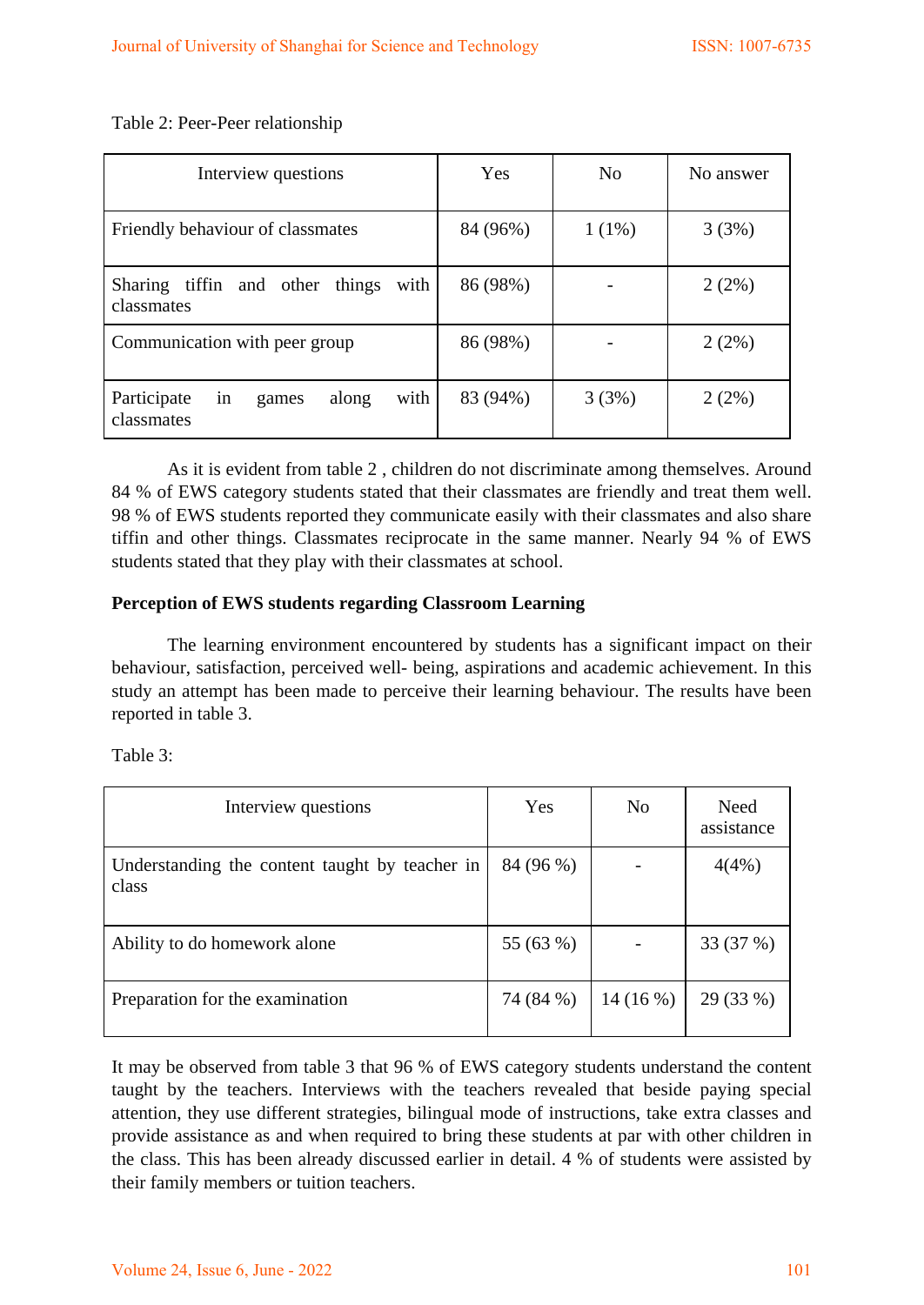Table 3 shows that 63 % of students are able to complete their homework alone without any external assistance while 37 % of students admitted that they need assistance to complete their homework. Of these 37 %, the majority of them are assisted by their parents and siblings while ten students complete their homework in tuition.

 Further, it is clear from table 3 that 84 % of students said that examinations are easy for them while 16 % of students admitted that the examinations were not easy for them. Overall 33 % opined that they would do better in examinations if they get some help in studies.

 From the above results it may be concluded that EWS category students have positive perception about the school. They have a conducive learning environment in the school. They freely communicate, share things with their teachers and classmates. They are always a part of the group. Teachers take extra efforts to make teaching-learning meaningful. They like their school and never want to change it.

### **Bibliography**

Bhattacharjee, S. (2019). Ten Years of RTE Act: Revisiting achievements and examining Gaps. *ORF Issue Brief No. 304*, August 2019. Observer Research Foundation*.* [IB # 304-new](https://www.orfonline.org/wp-content/uploads/2019/08/ORF_IssueBrief_304_RTE-Act.pdf)  [text \(orfonline.org\)](https://www.orfonline.org/wp-content/uploads/2019/08/ORF_IssueBrief_304_RTE-Act.pdf)

Dutta, I., & Khan, M. A. (2017). Educational and social inclusion of children admitted under RTE quota: a survey of private schools of Bhopal. *MIER Journal of Educational Studies, Trends and Practices*, *6*(2). [Educational and Social Inclusion of Children Admitted Under](http://kslreview.org/index.php/mjestp/article/view/1432)  [RTE Quota: A Survey of Private Schools of Bhopal | MIER Journal of Educational Studies](http://kslreview.org/index.php/mjestp/article/view/1432)  [Trends & Practices \(kslreview.org\)](http://kslreview.org/index.php/mjestp/article/view/1432)

Gaddipati, I. (2015*). The issues relating to RTE implementation and challenges: A Qualitative study.* [Master's dissertation, School of Education, Christ University, Bengaluru]. [http://repository.christuniversity.in/7123/1/final\\_dissertation\\_ishita\\_g.pdf](http://repository.christuniversity.in/7123/1/final_dissertation_ishita_g.pdf)

Indus Action. (2018). *The Bright Spots: Status of social inclusion through RTE Section 12(1)(c) 2018*. [Indus-Action-\\_-Bright-Spots-Report-2018-1\\_compressed.pdf](https://www.indusaction.org/wp-content/uploads/2019/08/Indus-Action-_-Bright-Spots-Report-2018-1_compressed.pdf)

NCPCR. (2017). *A Study on implementation of section 12(1) (c) of RTE Act, 2009 in Delhi pertaining to admission of children from disadvantaged sections in private schools.* [https://qcin.org/nbqp/knowledge\\_bank/uploads/2018/10/1539259363\\_Education%20](https://qcin.org/nbqp/knowledge_bank/uploads/2018/10/1539259363_Education%20RTE%2012%201%20(c)%20Report.pdf) [RTE%2012%201%20\(c\)%20Report.pdf](https://qcin.org/nbqp/knowledge_bank/uploads/2018/10/1539259363_Education%20RTE%2012%201%20(c)%20Report.pdf)

Sarin, A., Dongre, A., & Wad, S. (2017). *State of the Nation: RTE Section 12(1)(c).* IIM Ahmedabad. [https://cprindia.org/system/tdf/policybriefs/SOTN%20Report%202017\\_FINAL.](https://cprindia.org/system/tdf/policybriefs/SOTN%20Report%202017_FINAL.pdf?file=1&type=node&id=6428) [pdf?file=1&type=node&id=6428](https://cprindia.org/system/tdf/policybriefs/SOTN%20Report%202017_FINAL.pdf?file=1&type=node&id=6428)

The Right of Children to Free and Compulsory Education (Amendment) Act, No. 1, (2019). Government of the contract of the contract of the contract of the contract of the contract of the contract of the contract of the contract of the contract of the contract of the contract of the contract of the contract of

India[.](https://www.education.gov.in/en/sites/upload_files/mhrd/files/upload_document/rte_2019.pdf) [https://www.education.gov.in/en/sites/upload\\_files/mhrd/files/upload\\_document/rte\\_20](https://www.education.gov.in/en/sites/upload_files/mhrd/files/upload_document/rte_2019.pdf) [19.pdf](https://www.education.gov.in/en/sites/upload_files/mhrd/files/upload_document/rte_2019.pdf)